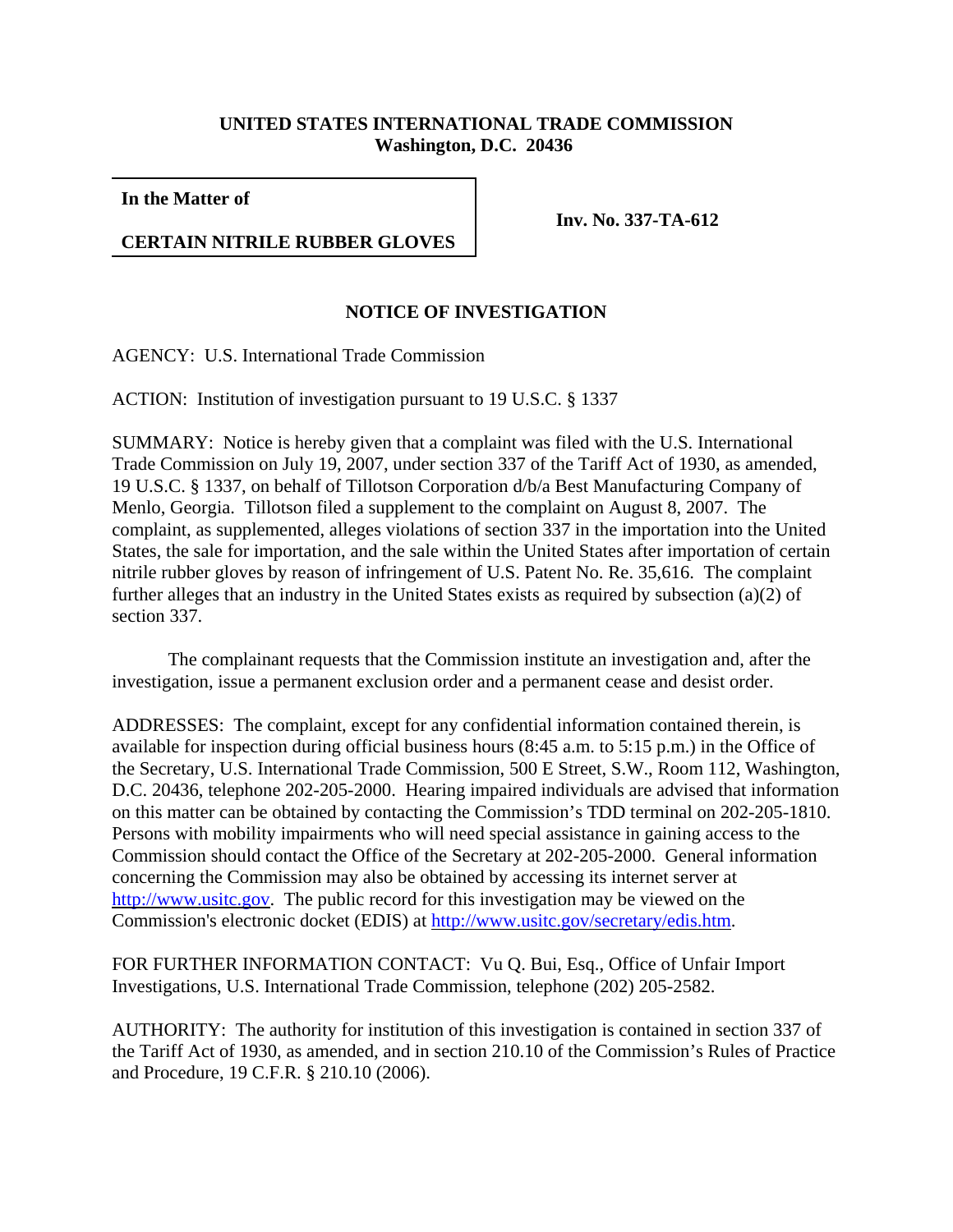SCOPE OF INVESTIGATION: Having considered the complaint, the U.S. International Trade Commission, on August 15, 2007, ORDERED THAT –

(1) Pursuant to subsection (b) of section 337 of the Tariff Act of 1930, as amended, an investigation be instituted to determine whether there is a violation of subsection  $(a)(1)(B)$  of section 337 in the importation into the United States, the sale for importation, or the sale within the United States after importation of certain nitrile rubber gloves by reason of infringement of one or more of claims 1 and 17-19 of U.S. Patent No. Re. 35,616, and whether an industry in the United States exists as required by subsection (a)(2) of section 337;

(2) For the purpose of the investigation so instituted, the following are hereby named as parties upon which this notice of investigation shall be served:

(a) The complainant is  $-$ 

Tillotson Corporation d/b/a Best Manufacturing Company 579 Edison Street Menlo, Georgia 30731

(b) The respondents are the following entities alleged to be in violation of section 337, and are the parties upon which the complaint is to be served:

> Cardinal Health, Inc. 7000 Cardinal Place Dublin, Ohio 43017

Cardinal Health 200, Inc. 1430 Waukegan Road (MP KB-1A) McGaw Park, Illinois 60085

Cardinal Health Malaysia 211 Sdn. Bhd. Plot 87 Kampung Jawa 11900 Bayan Lepas, Malaysia

Henry Schein, Inc. 135 Duryea Road Melville, New York 11747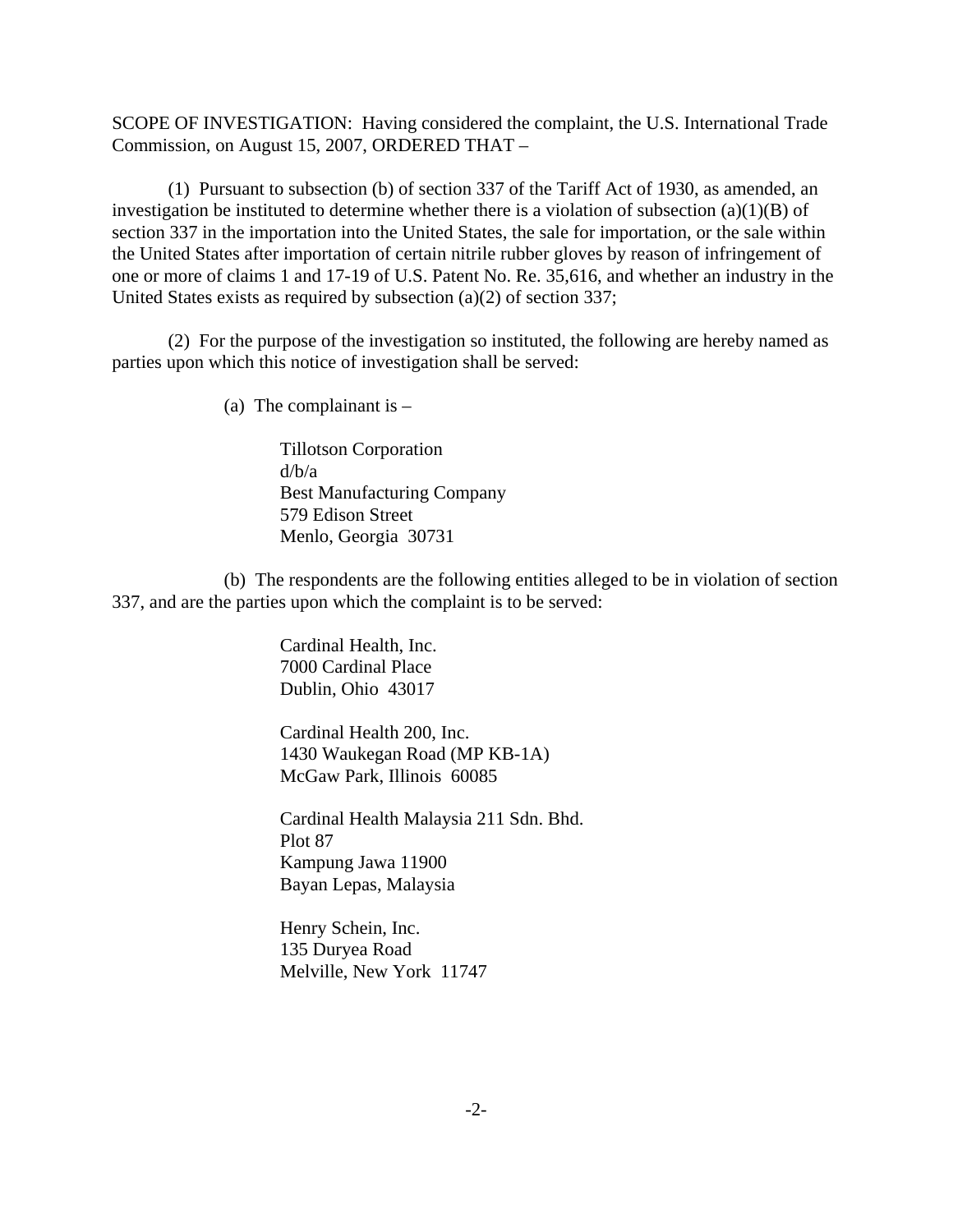HSI Gloves Inc. 135 Duryea Road Melville, New York 11747

Latexx Partners Berhad Pt5054, Jalan Perusahaan 3, Kamunting Industrial Estate, 34600 Kamunting, Perak Darul Ridzuan, Malaysia

Medtexx Partners Inc. 102 Engle St. FL2 Englewood, New Jersey 07631

(c) The Commission investigative attorney, party to this investigation, is Vu Q. Bui, Esq., Office of Unfair Import Investigations, U.S. International Trade Commission, 500 E Street, S.W., Suite 401, Washington, D.C. 20436; and

(3) For the investigation so instituted, the Honorable Charles E. Bullock is designated as the presiding administrative law judge.

(4) The Commission has determined to assign this investigation to Judge Bullock, who is the presiding administrative law judge in *Certain Nitrile Gloves*, Inv. No. 337-TA-608, in view of the overlapping subject matter in the two investigations. The presiding administrative law judge is authorized to consolidate Inv. No. 337-TA-608 and this investigation if he deems it appropriate.

Responses to the complaint and the notice of investigation must be submitted by the named respondents in accordance with section 210.13 of the Commission's Rules of Practice and Procedure, 19 C.F.R. § 210.13. Pursuant to 19 C.F.R. §§ 201.16(d) and 210.13(a), such responses will be considered by the Commission if received not later than 20 days after the date of service by the Commission of the complaint and the notice of investigation. Extensions of time for submitting responses to the complaint and the notice of investigation will not be granted unless good cause therefor is shown.